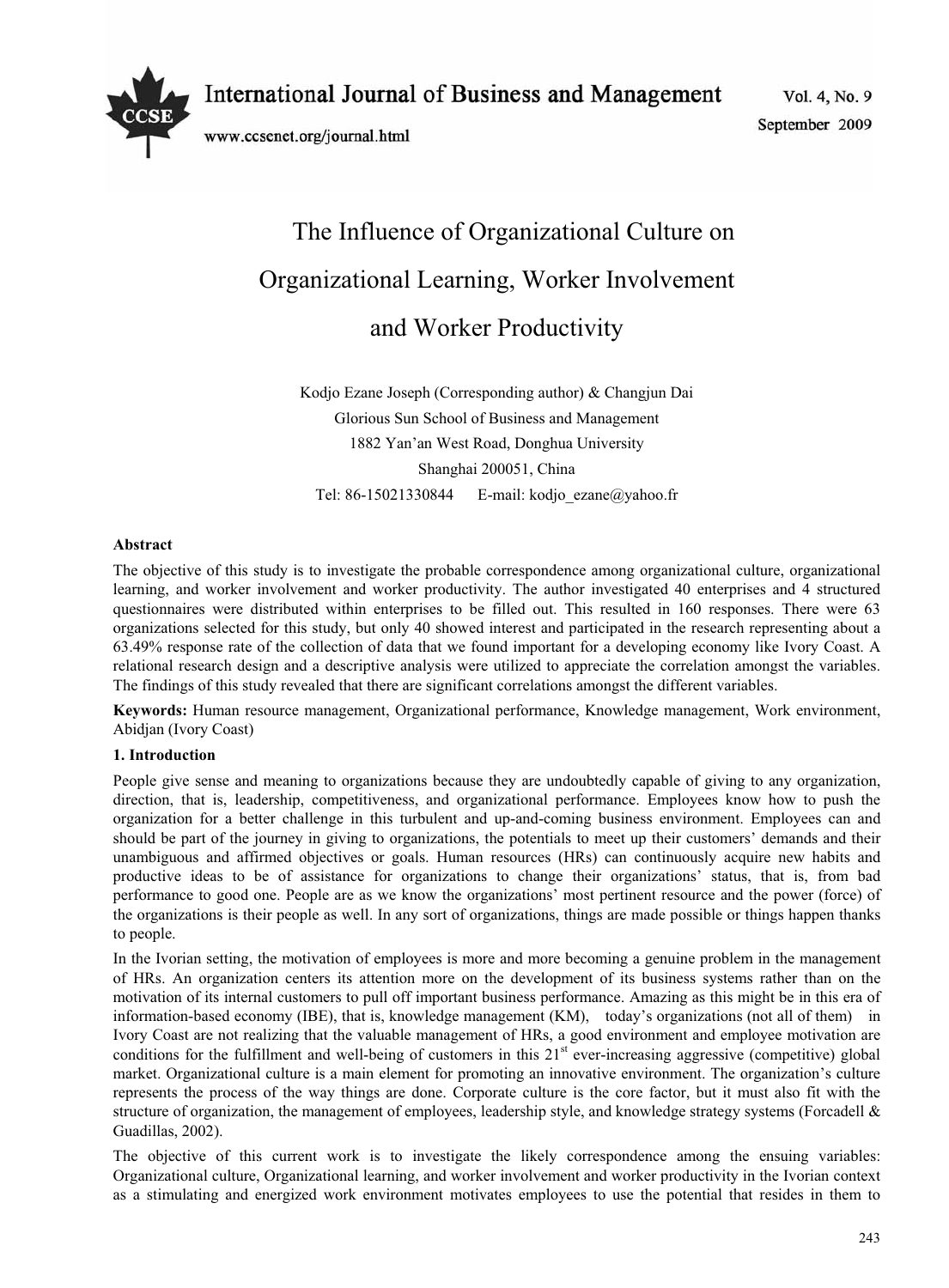organizational performance. But also, provide recommendations to top management in Ivory Coast about the importance of providing a good, innovative work environment for employees to be productive.

# **2. Literature Review and Hypotheses**

## *2.1 Organizational Culture*

Organizational culture is a main element for promoting an innovative environment. The organization's culture represents the process of the way things are done. Corporate culture is the core factor, but it must also fit with the structure of organization, the management of employees, leadership style, and knowledge strategy systems (Forcadell & Guadillas, 2002). Tidd et al. (2001) hold that since many process innovations represent major changes in "the way we do things around here", the question of managing cultural change and overcoming resistance to innovation needs to be addressed.

There is a human element in the culture of an organization that cannot be left out and is the determinant in effective business performance and management of change. Moffert et al. (2002) observe that to change an organization's culture, peoples' values, norms and attitudes must be amended so that they make the right contribution to the collective culture of the organization. The right contribution is necessary because too drastic of a shift can affect the organized behavior or the established routines in very negative ways. Another aspect that must be understood is that each organization requires a different set of cultural values. If an organization is dealing with ambiguous situations that require a variety of insights, then there is a higher need for flexibility.

# 2*.2 Organizational Learning*

A culture must be established that enables each organization to operate within its knowledge demands. What must be emphasized here is that each enterprise has a different environment that requires specialization. Tidd et al. (2001) indicate that culture is an artifact of what people believe and how they behave; if there is a good fit, it will enable and reinforce innovative behavior. If it is contradictory to these beliefs for instance, restricting communication, stressing hierarchy—then it is likely to act as a brake on creativity and innovation.

Actually, if an organization's culture is centered on learning, and its structure is such that the actors within the organization can transmit knowledge, then human resources are more likely to feel empowered to learn. It is important for an enterprise to establish an environment that is apt to create and renovate its knowledge to keep pace with innovation. A knowledge-oriented culture challenges people to share knowledge throughout the organization. An organization can promote and reinforce an environment that enables learning, and hence leads to innovative capacities, through its cultural framework. The way this is done is going to be determined by the makeup and management style of each organization. Each organization has its own set of variables that must be taken into account.

Establishing a learning culture (LC) is going to require a different process and procedure to match the criteria. The management can promote its organization as a learning establishment and develop cultural norms that mitigate this cause. However, the establishment of a LC is not enough. Organizations must regenerate the emphasis through changing times. Another part of the establishment of the firm as a learning organization is the fact that it must be ubiquitous. That is, the culture of learning today within enterprises established and operating in Ivory Coast should seek for managerial employees and non-managerial employees' inputs. From the on-going arguments, we propose the ensuing:

H1: Organizational culture positively impacts organizational learning.

### *2.3 Worker Involvement*

The term worker involvement (WI) is used to indicate that these initiatives were largely those designed and introduced by management and intended to improve communications with employees, to generate greater commitment, and enhance employee contributions to the organizations (Marchington, May 1992). Solomom (1998, third edition) observes that the nature of the relationship between employees and management in the organizations decision-making process is central to the character and conduct of the industrial relations system at the organizational level. Employee involvement (EI) or motivation assists an organization to give the best possible service to customers and clients in the most cost-effective way, it entails providing employees with the opportunity to influence and where appropriate, take part in the decision-making on matters which affect them, it is an intrinsic part of good management practice and is therefore not confined to relationships with employee representatives, and finally it can only be developed voluntarily and in ways suited to the activities, structure, and history of an organization (CBI, 1979).

Farnham (1993) holds that EI promotes business success. It does this by fostering trust and a shared commitment to an organization's objectives, demonstrating respect for individual employees and enabling employees to get maximum job satisfaction. Employees are the main targets of any participation scheme adopted by managers. And employees know this; they also feel that management use this type of participation for greater efficiency, performance and productivity.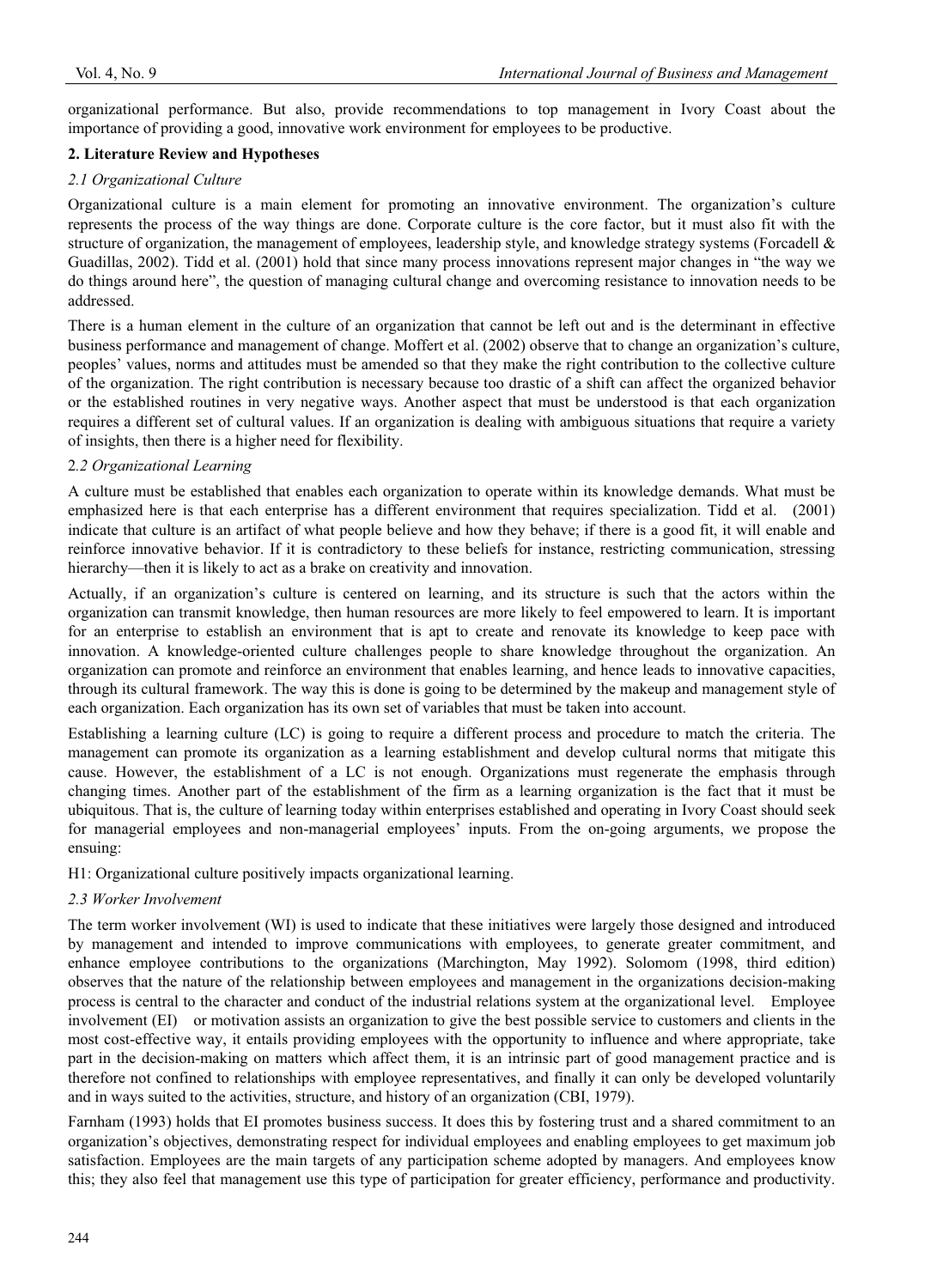On the other hand employers believe in the potential benefits that can be gained from a motivated worker. As a result of the discussion above, we propose that:

H2: Organizational culture positively impacts worker involvement.

# *2.4 Worker Productivity*

Employers, regardless of what type of business they manage, know that worker productivity (WP) is the key to an organization's success. Workers who are not using their time and resources effectively are costing the company money. Miller and Monge (1986) hold that job satisfaction increases output through bringing high quality stimulus and through increasing working capabilities at time of implementation. Employees want to do the right thing and they will do so if they have the right information. Focusing on capturing timely and accurate information and sharing it with whomever needs it to do their job bring about employee productivity. Today, to compete in this turbulent business environment, organizations should be empowering their employees to quickly notify quality, production, materials management, and maintenance personnel of potential problems before adversely affecting plant operations. Communication solutions should ensure speedy and effective supervision of the ever-changing requirements of a dynamic organization operation. Visual feedback provides employees real-time updates on how they are progressing relative to daily goals. Studies (see for example, O'Relly & Pfeffer, 2002) indicate that human resource policies (HRP) that give confidence to employee involvement aim at providing employees with opportunities to have a participation in decisions, incentives to expend discretionary effort and the means to acquire the suitable skills.

In relation to the HRP (see for instance, O'Relly & Pfeffer, 2002), participation schemes directly affect the first two aspects—opportunities and incentives—and as a result are thought to improve incentives to acquire skills as well as work organization and information flows. These combined effects are expected to increase X-efficiency and productivity (Komal & Tahir, 2007). The primary goal of HRM in any organization is to facilitate organizational performance (OP). Poor performance can result from any causes, such as inability to manage, failure to prioritize, lack of skill, knowledge, or motivation and changes in performance management systems or process. However, one of the most effective ways of enhancing OP is by increasing productivity, that is, the efficiency allowing an organization to use its labor, capital, material, and energy resources to produce its output. This will bring us to test the following hypothesis:

H3: Organizational culture positively impacts worker productivity.

# **3. Research Design**

### *3.1 Research approach*

A research approach was utilized for the objective of this current research study to determine how to get the required data for analysis. This study consisted of two categories of employees: managerial employees and non-managerial employees who responded in filling out the questionnaires given to them within their respective organizations in Abidjan, Capital city of Ivory Coast from February  $7<sup>th</sup>$ , 2007 to August 29<sup>th</sup>, 2007.

# *3.2 Research strategy*

In this study, it was very interesting and important to find out what the research inquiry was about. While considering the postulations, it became clear that the study was exploratory. The theory was firmly based and explained; it was then important to determine how, why these theories were used. Silverman (1993) holds that there must be a methodology (a general approach to studying research topic), and a method (a specific research technique). It was then important to analyze the data collected within the organizations in order to understand how things happen the way that they do. This study aligns itself with the relational canon. In Mark's (2002), Van Maanen (1983) defines qualitative techniques as 'an array of interpretative techniques which seek to describe, decode, translate and otherwise come to terms with the meaning, not the frequency, of certain more or less naturally occurring phenomena in the social world'. The research dwells on a set of explanatory concepts (Theory); propositions that can be tested (Hypothesis); a methodology. This study was set upon these same basic guidelines.

### *3.3 Research method*

This research uses relational analysis and statistics through structured questionnaires for exploring the correlation amongst the identified variables (OC; OL; WI; WP). The researcher first designed the data gathering method and secondly found a way of analyzing them for reasonable conclusions drawing as hypotheses were to be tested.

# 3.3.1 Data gathering

# 3.3.1.1 Population and sampling

The respondents were classified as managerial employees and non-managerial employees. The managerial employees are those whose work consists mainly of directing and supervising the work of others on the employer's behalf. The managerial employees were the human resource managers (20). The non-managerial employees are those who perform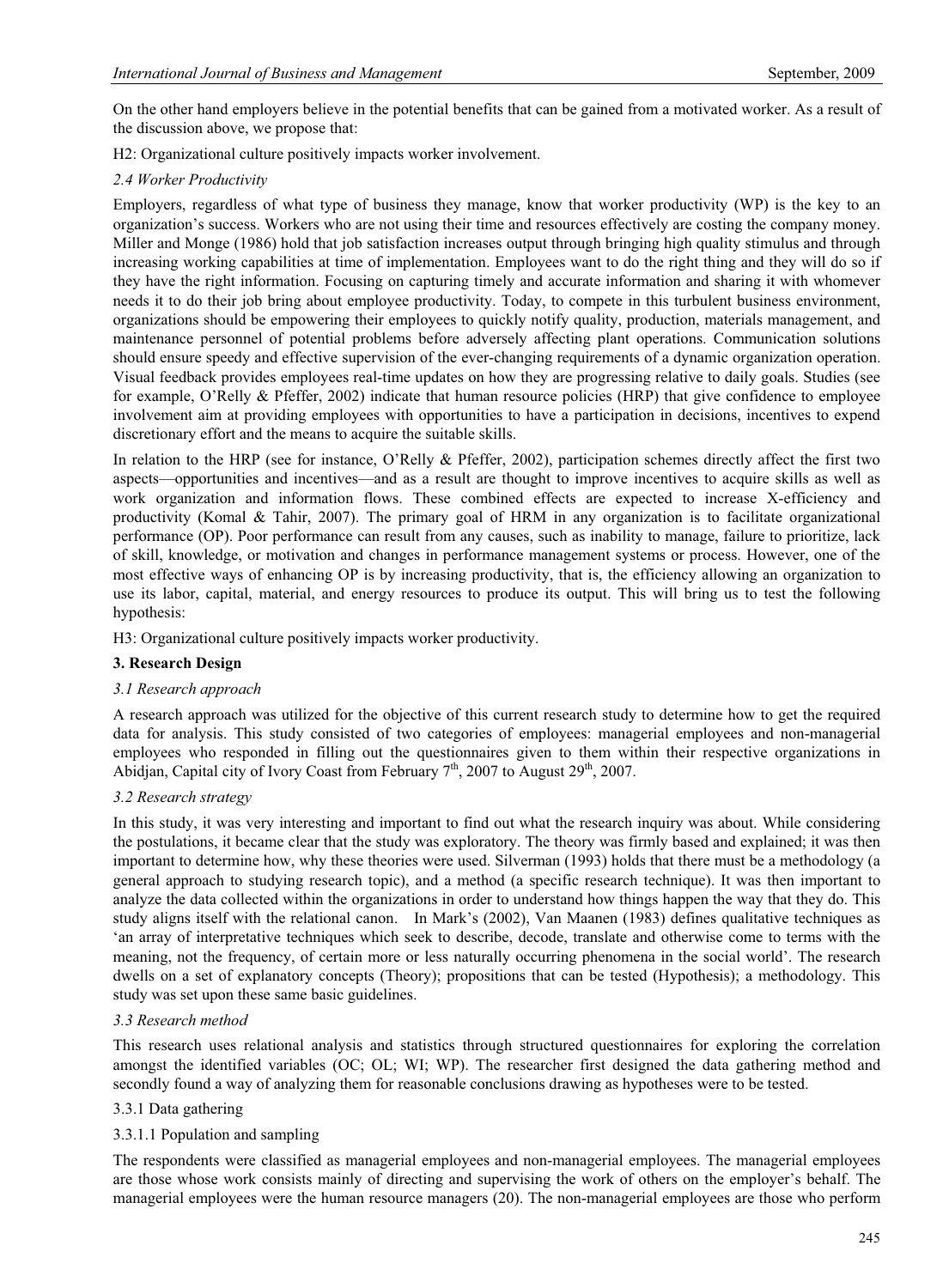tasks not involving the direction and control of enterprise activity. The non-managerial employees were the production workers (20).

## 3.3.1.1.2 Structured questionnaires

To reach our objective, data was collected through four (4) questionnaires distributed within the organizations. The questionnaires were easily laid out to be completed considering the principles announced by Mark et al. (2002) namely: The clearance of the questionnaires; the avoidance of any jargon or specialist language; and the avoidance of personal questions. The 4 structured questionnaires centered on organizational culture (dependent variable) and the independent variables (learning within the organizations; employee motivation and employee performance) to investigate the correlation among them. The respondents were simply asked to select between 1 and 5, where "1" means "strongly disagree" and "5" means "strongly agree". Studies (see for example Wright et al., 1999; Ngo et al., 1998) utilized that kind of likert scale. This gave the researcher a total number of 160 responses.

### 3.3.1.1.3 Threat to credibility

The participants were reluctant to fill out the questionnaires. Assurance of anonymity was accepted. All the participants were willing to participate in the research. The researcher distributed the questionnaires. They provided written comments (responses) on a timely basis. All the participants showed interest in the research as they emphasized its importance.

### 3.3.2 Data analysis

We coded and continuously analyzed the data that was collected. The collection of data permitted to numerically code the responses given by the participants to make the data actionable. We hypothesized that organizational culture positively impacts organizational learning. The importance of a good working environment (organizational culture) is a driver for organizational learning; that worker involvement is also influenced by organizational culture; that worker productivity is positively influenced by organizational culture. The hypothetical research model (see figure 1) needed to be tested. The different hypotheses were tested through correlation, regression analyses, and a linear regression model. Therefore, we used the commercial software package for social sciences (SPSS, Version 11.0) for data coding and data analysis. The hypothetical research model and the identified variables for this investigation are revealed in figure 1.

# (Insert Figure 1 about here)

### **4. Findings**

Table 1 presents the descriptive statistics results in terms of mean, standard deviations and correlations for the different variables used in the research model.

### (Insert Table 1 about here)

Table 1 indicates that there is a significant correlation between the explanatory variables, that is, the independent variables (organizational learning, worker involvement, worker productivity and the dependent variable (organizational culture). Mean for worker productivity (WP) is 4.85, whereas, the standard deviation (SD) is 2.3. This result shows that the contribution and the technological level of the employees are substantial. A positive correlation between WP (0.422) and organizational culture (OC) indicates that OC is a significant factor for organizational performance. This result is confirmed by O' Relly et al. (2000) as they hold that culture and environment are the good predictors of employees' success as a good culture and a good working environment requires that organization have the following: encourage fun in the workplace; create a good physical place to work including needed resources to do the job right; establish a mentoring program; actively promote positive relationship among co-workers; build an atmosphere of trust and fairness; and put employees on the organizations' balance sheet, to make them an essential part of the organizations' community—an inclusive, extended-family relationship. Furthermore, organizational culture is positively impacted (correlated) by worker involvement (0.343), organizational learning (0.186). Consequently, the importance of a good atmosphere within an organization as organizations that have respect for their employees give them a reason for being by engendering pride and commitment through the organization's culture that helps employees understand the organization's mission statement, vision, values, and how these apply to their day-to-day working hours will be competitive. Employees should be enthusiastic as stimulating and rewarding work environment give stimulus to employees who are motivated and dedicated for organizations to have a competitive advantage. The researcher notices a negative correlation that exists between worker turnover and the following: organizational culture (-0.212); organizational learning (-0.270); worker involvement (-0.179); and worker productivity (-0.042). This shows that the culture and environment of an organization have a considerable impact on the performance or productivity of a worker; the motivation of workers to learn; to acquire new tools and up-date their initial and professional training.

In order to achieve great endeavors, organizations in Abidjan (Ivory Coast) must for example importantly celebrate what is going on right within the organization on a frequent basis. They should also encourage positive work relations through team-building and training; and get employees at all levels involved in plans and executing celebrations of all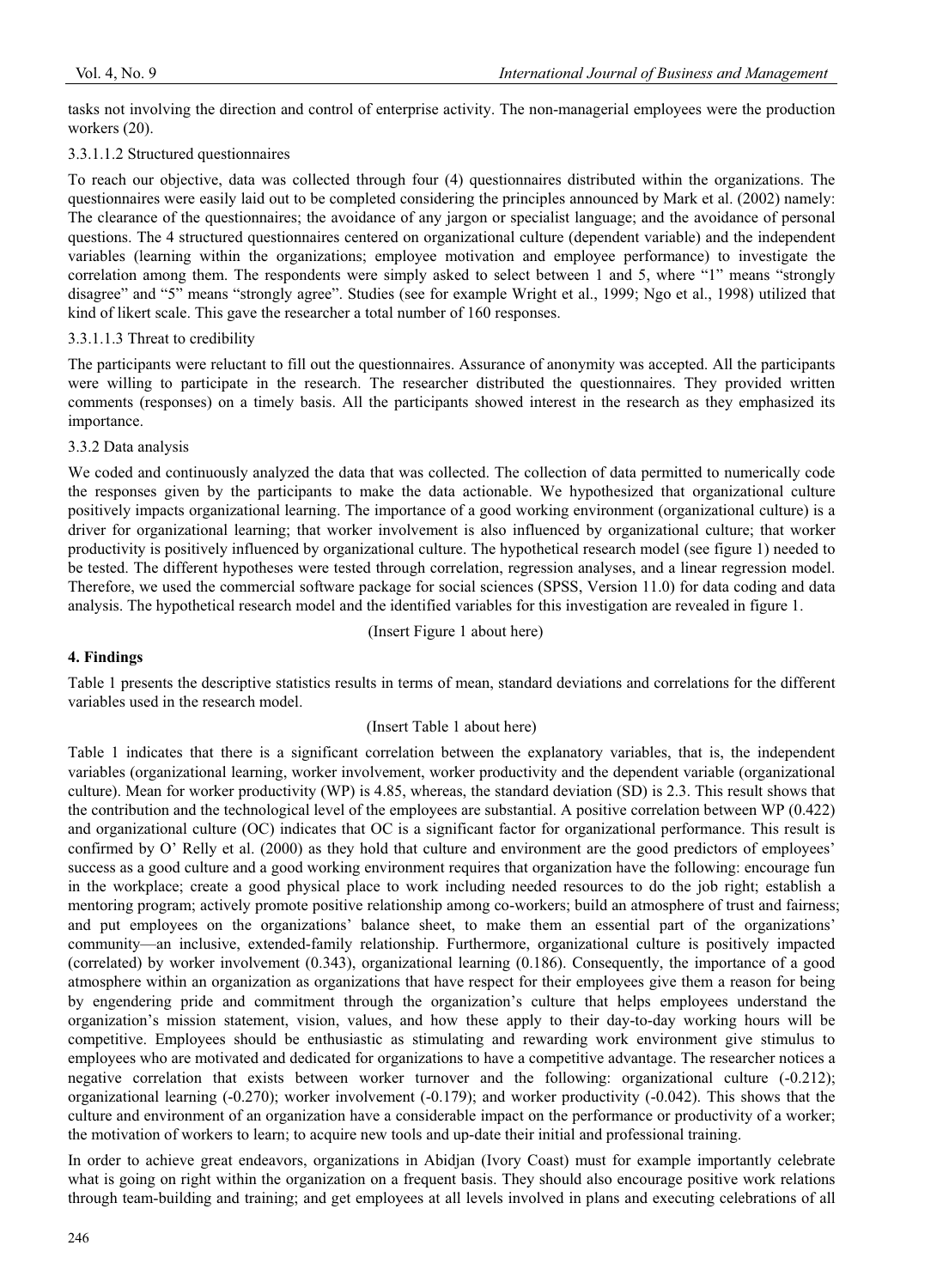kinds. Organizations that are compassionate, get honest with employees are those that will be hard to leave. Recognized as valued assets of organizations, corporate culture should be managed so as to make it compatible with the requirements of corporate strategy (Beer & Spector, 1985) to key business performance drivers such as productivity, innovation and customer satisfaction.

Because human resources are "ingredients" of success for firms, investment in the management of human resources should be effective and efficient. Employees as we know are organizations' most significant resource. Therefore, due meaning should be attached to human resource management (HRM). Good HRM should be the top priority to top management. As employee motivation and implication are fundamental for capacity building, special attention should be paid to the employees' competence and motivation. Employees being at the heart of organizations, employee satisfaction should be monitored through regular employee surveys to know about their likes and dislikes to avoid employee turnover that can be costly for the organizations and disrupt work.

The findings indicate that there are noteworthy interrelationships amongst organizational culture, worker involvement, and worker productivity; that the management of human resources within enterprises requires that top management create, maintain and develop efficient organizations for them to be competitive as learning organizations can succeed in the future, and the "well-being" organizations can have employees who will be motivated and have the energy to work in the long run. To test our specific propositions, regression analysis was used through the following model:

$$
OC_i = \beta_0 + \beta_1 OL_i + \beta_2 WI_i + \beta_3 WP_i + \zeta_i \tag{1}
$$

Where

The different  $\beta$ , represent the parameters to be estimated. (*i*) represents the characteristic of the enterprise surveyed; its value varies between 1 and 40 corresponding to the number of the enterprises. The variables are identified like the ones done previously.  $\zeta$  is the random error. It contains all the other variables that are not taken into account by the model. The regression results are presented in Table 2.

#### (Insert Table 2 about Here)

Table 2 highlights the regression results of the model for testing the different propositions that this research reveals. From the findings in the table under study, the variables "organizational culture" with a coefficient of 0.255 and a standard deviation (SD) of 4.74; "worker involvement" (0.497) and a 4.77 SD; "employee productivity" with a coefficient of 2.068 and a SD of 4.85 show that important correspondence is effective amongst the diverse variables acknowledged for the scope of this inquiry. As a result, the level of significance for the identified variables that is, organizational learning (0.045\*); worker involvement (0.059\*); and employee productivity (0.166\*\*) also corroborates the effectiveness and the importance of relationship along with the different variables. With  $R^2$  being 0.79, that is 79% and Adjusted  $\mathbb{R}^2$  of 0.75, it was indicated that the regression model was important as all the variables were statistically important. The hypothetical research model for this research inquiry can be built up consistent with the results obtained in figure 2.

#### (Insert Figure 2 about here)

Figure 2 reveals the research model of this study and the findings of the regression analysis. Figure 2 shows a confirmation that our different hypotheses are verified as correlations really exist amid organizational culture and organizational learning (+0.255); worker involvement (+0.497); and finally, worker productivity (+2.068). These results also indicate that corporate culture is a driver for organizations in Ivory Coast to make organizational learning effective for employee to be competitive to boost organizational performance. An organization that does not encourage organizational learning cannot be an intelligent organization as intelligent organizations are those who know that "knowledge is power". For employees (managerial workers and non-managerial workers) to be motivated and productive for the organizations that they work for in Ivory Coast, those organizations need to have a good corporate culture that gives energy to the system as a good working environment is a source of employee motivation that can move the organizations in Ivory Coast from mediocrity to excellence.

#### **5. Conclusion**

The scope of this paper was to try to investigate and understand the link that exists among the ensuing variables: organizational culture (dependent variable); organizational learning; worker involvement; and worker productivity as independent variables. We have presented the empirical tests of organizational culture; organizational learning; worker involvement (motivation) and employee productivity in 40 enterprises of different structures established and operating in Abidjan, Ivory Coast. To reach this goal, we used a relational research design and a descriptive analysis method to establish the correlation between the variables indicated earlier. The results are revealed in Table 1 and Table 2. Table 1 provides positive correlations amongst all the variables. Table 2 highlights the regression results of the linear model where the variable explained "organizational culture" shows some precisions on the nature and the degree of existing correlations.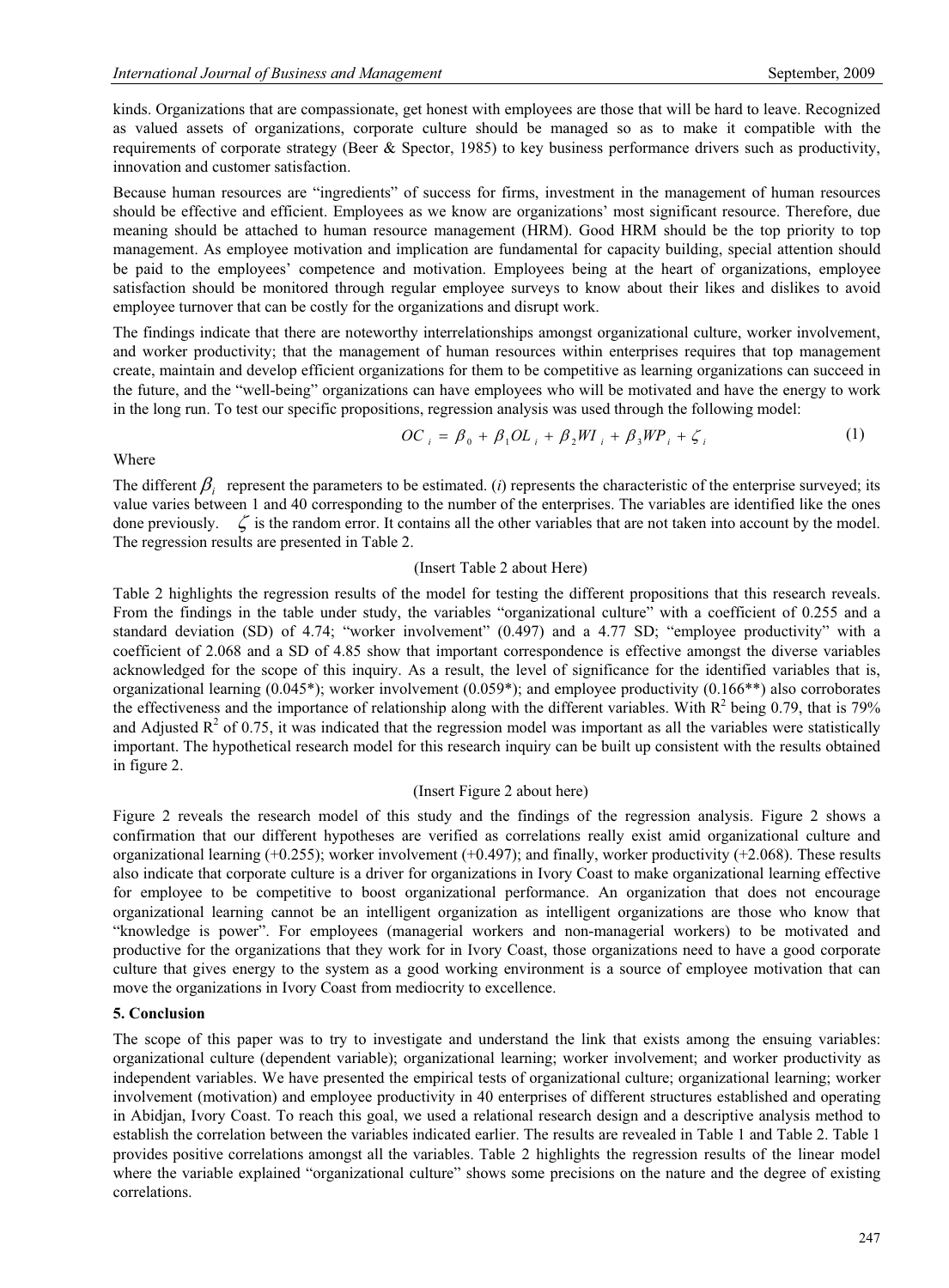The findings of this research reveal that organizational culture impacts organizational learning, employee motivation and employee productivity. These findings also indicate that in today's labor market, organizations need to meet a new set of employee expectation. A stimulating and rewarding work environment is key element in the equation. Consequently, there is a need for human resources to understand and feel part of organizations, and how to know their individual role contributes to the organizations as a whole. For employees in Abidjan, Ivory Coast to be productive, they need to work in an environment that energizes and stimulates. Creating a positive environment is not easy. Communication, motivating and leading people are difficult as well. Because those things mentioned above are not an easy task, organizations in Abidjan should communicate creatively by honestly sharing important information through open forums and state of organizations' meeting; keep in touch with employees without any discrimination, favoritism, nepotism at all levels through face-to face interactions; offer constant informal feedback; make expectations clear; seek employees' inputs in job-related issues. Effective communication contributes to a healthy cooperative work environment. Establishing a good organizational culture characterized by cooperation between groups, employee involvement, and active participation, trustfulness in people, open communication and information as well as empowerment are conducive to organizational performance. An organization's ability to learn and translate that learning into action rapidly is the ultimate competitive advantage. As knowledge management starts with business objectives and processes and recognition of the need to share information, business leaders in Abidjan, Ivory Coast need to establish an atmosphere that encourages collaboration and knowledge sharing.

For organizations in Ivory Coast to be efficient and healthy, they need to be able to renew themselves continuously and to foresee changes. Organizational learning is faster than the changes in the environment and this is why it is apt to manage change. As employees are their most significant resource, that resource should be structured to pay close attention to their well-being. Pettini (2002) observes that we should build organizations for people, not adapt people to organizations. We should have a vision about our work communities too. We spend the best part of our lives in different organizations. We should make these organizations ideal places to work in, be together and grow comprehensively as human beings. Our findings bring us to have a couple of suggestions that are apt to bring organizations established and operating in Abidjan to motivate employees to use the potential that resides in them to organizational performance. As motivation is one of the easiest concepts to understand, yet one of the most difficult to implement, this paper suggests that in order to motivate and retain employees, organizations in Abidjan should communicate creatively; establish a stimulating culture and environment; have respect for employees to keep them motivated and productive. They should give employee a reason for being in allowing them to understand the organization's mission statement, vision and values to name just a few. Organizations in Ivory Coast that are able to provide these key factors will get skillful and honest employees who will work toward the organization's goals and objectives.

All researches are conducted with certain limitations. The current research is no exception. Firstly, though questionnaire technique has been utilized for this study, group discussions could have been utilized as well. Secondly, the sample size is small  $(N=160)$ . This is not sufficient enough to reflect the sound picture of the enterprises established and operating in the whole country (Ivory Coast) in the context of establishing the correlation among organizational culture (OC), organizational learning (OL), and worker involvement (WI) and worker productivity (WP). Therefore, there should be a longitudinal study and more sophisticated measures of OC all through the country for a much more significant assessment of the relationships among OC; OL; WI; and WP in Ivory Coast. Despite these limitations, the statistical findings of this research inquiry provide a new piece in the jigsaw of the management of human resources in enterprises in Abidjan, Ivory Coast. The evidence supports the conclusions that organizational culture significantly influences organizational learning; employee motivation; and employee productivity.

#### **References**

Beer M & Spector, Lawrence P, Millis, D & Walton. (1985). *HRM: A General Manager's Perspective*, New York: Free Press.

CBI. (1979). *Priorities for in-company communications: A corporate appraisal Report* No.770, The Conference Board.

Farnham A, D. (1993). Employee Relations*,* Exeter: Short Run Press. *Knowledge and Process Management,* 9 (3): 162-171.

Forcadell, Francisco J. & Guadamillas, Fa'tima. (2002). A case Study on the Implementation of a Knowledge Management Strategy Oriented to Innovation. *Knowledge Management and Process,* 9 (3): 1962-171.

Komal K. B & Tahir M. Q. (2007). Impact of Employee Participation on Job Satisfaction, Employee Commitment and Employee Productivity*. International Review of Business Research Papers*, Vol. 3, No.2 June 2007, pp. 54-68.

Littman, Margaret. (2000). Best Boss tell All. *Working Women*, Oct. p. 51.

Marchington, M., Goodman, J. et al. (1992). *New Development in Employee Involvement* Department of Employment Research, Series No. 2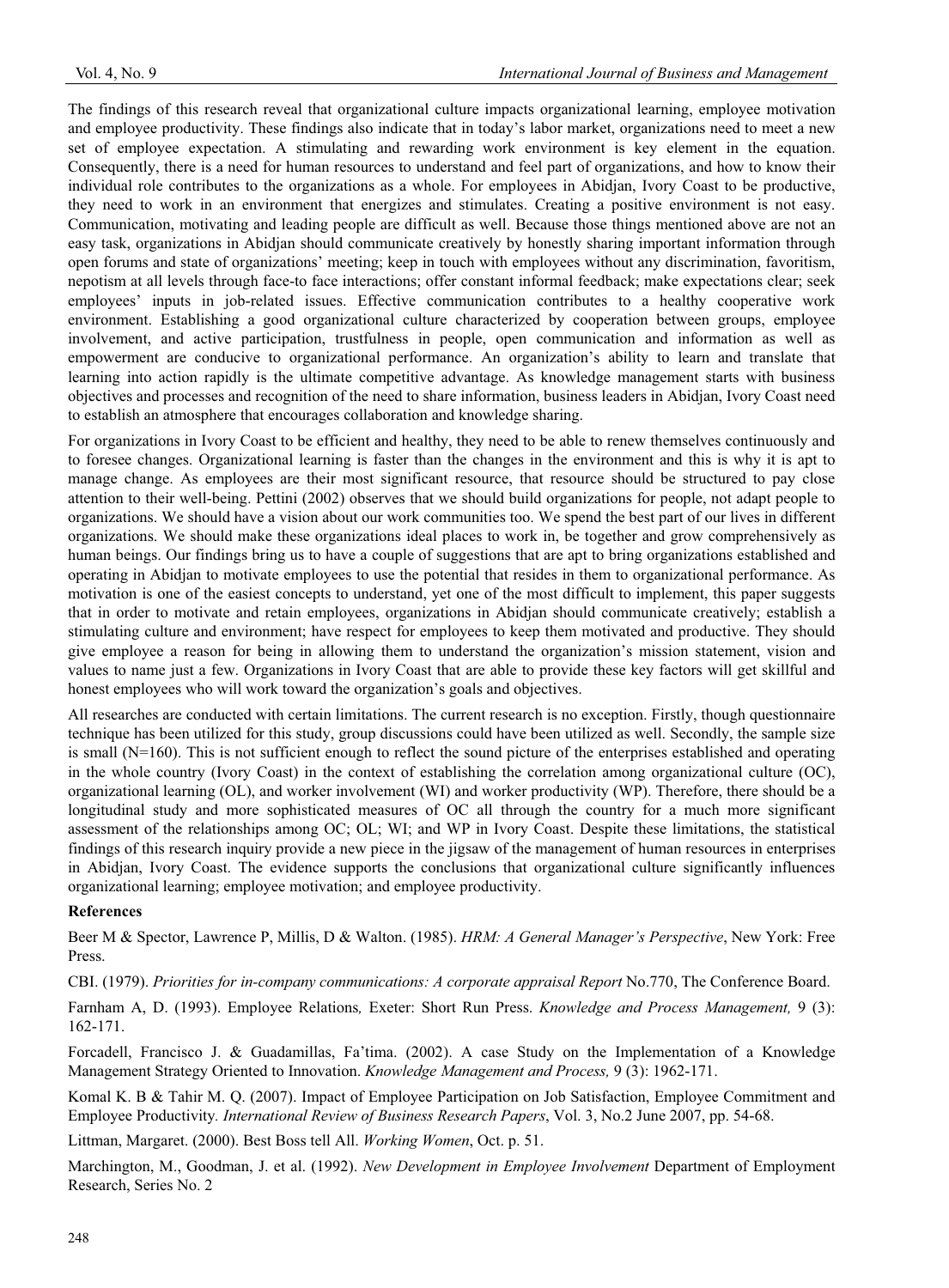Mark Easterby, Smith Richard Thorpe, & Andy Lowe. (2002). *Management Research: An Introduction (2nd Ed.),* London, Sage Publications.

Miller K.I & Monge, P.R. (1986). Participation, Satisfaction and Productivity: A Meta-Analytical Review. *Academy of Management Journal*, Vol. 29, No. 4, pp. 727-753.

Moffert, Sandra & McAdam, Rodney & Parkinson,Stephen. (2002). Developing a Model for Technology & Cultural Factors in Knowledge Management: A Factor Analysis. *Knowledge and Process Management,* 9 (4): 237-255.

Ngo, Hang-Yue, Daniel Turban, Chung-Ming Lan, and Siu-Yun Lui. (1998). HRM practices and firm performance of multinational Corporations: Influences of country of origin. *Journal of International Management*, 9:632-652.

O'Relly, Charles A, & Jeffrey Pfeffer. (2002). *Hidden Value: Hoe great Companies Achieve Extraordinary results with Ordinary People*, Boston, MA, Harvard Business School Press.

Pettini, S. (2002). *An Intelligent Organization: Integrating performance and Knowledge Management*, Capstone Publishing Limited (a Wiley Company).

Salomom, M. (1998; third edition). *Industrial Relations*, London: Prentice Hall.

Siverman D. (1993). *Interpreting qualitative Data: Methods for Analyzing Talk, Text and Interaction*, London: Sage.

Tidd, Joe & Bessant, & Pavitt, Kerth. (2001). *Managing Innovation: Integrating Technological, Market and Organizational Change*, Wiley.

Van Maamen, J . (1988). *Tales of the Field*, Chicago: University of Chicago Press.

Wagner, A.J. (1994). Participation's effects on performance and satisfaction: A reconsideration of research evidence. *Academy of Management Review*, Vol. 19, pp. 312-330.

Wright Patrick M., Blaine McCormick, Scott Sherman, & Gary C. McMahan. (1999). The role of human resource practices in petro-chemical refinery performance. *International Journal of Human Resource Management,* 10: 551-571.

|  |  | Table 1. Means and correlations of variables |  |
|--|--|----------------------------------------------|--|
|  |  |                                              |  |

|                            | <b>Standard Deviation</b> | Mean | OC       | OL       | WI       | <b>WP</b> |
|----------------------------|---------------------------|------|----------|----------|----------|-----------|
| Organizational Culture     | 1.4                       | 4.46 | 1.000    | 0.186    | 0.343    | 0.422     |
| Organizational Learning    | 1.1                       | 4.74 | 0.186    | 1.000    | 0.034    | 0.322     |
| Worker Involvement         | 1.8                       | 4.77 | 0.343    | 0.034    | 1.000    | 0.167     |
| Worker Productivity        | 2.3                       | 4.85 | 0.422    | 0.322    | 0.167    | 1.000     |
| Worker Turnover            | 1.3                       | 3.44 | $-0.212$ | $-0.270$ | $-0.179$ | $-0.042$  |
| Organizational Performance | 1.2                       | 4.24 | 0.145    | 0.317    | 0.128    | 0.451     |

Where as:

OC: Organizational Culture; OL: Organizational Learning; WI: Worker Involvement; WP: Worker Productivity; WT: Worker Turnover; OP: Organizational Performance

Table 2. Regression results of model

|                                            | Coefficient | Standard<br>Deviation |       | P > ItI   | 95%<br>Conf. | Interval |  |
|--------------------------------------------|-------------|-----------------------|-------|-----------|--------------|----------|--|
| Organizational Learning                    | 0.255       | 4.74                  | 0.328 | $0.045*$  | 0.174        | 0.349    |  |
| Worker Involvement                         | 0.497       | 4.77                  | 0.483 | $0.059*$  | 0.921        | 2.015    |  |
| <b>Employee Productivity</b>               | 2.068       | 4.85                  | 0.211 | $0.166**$ | 1.490        | 3.293    |  |
| $R^2$                                      | 0.79        |                       |       |           |              |          |  |
| Adjusted $R^2$                             | 0.75        | $F = 32.16$           |       |           |              |          |  |
| Dependent variable: Organizational Culture |             |                       |       |           |              |          |  |

Note:  $N=160$ , \*  $p < 0.05$ , \*\*  $p < 0.1$